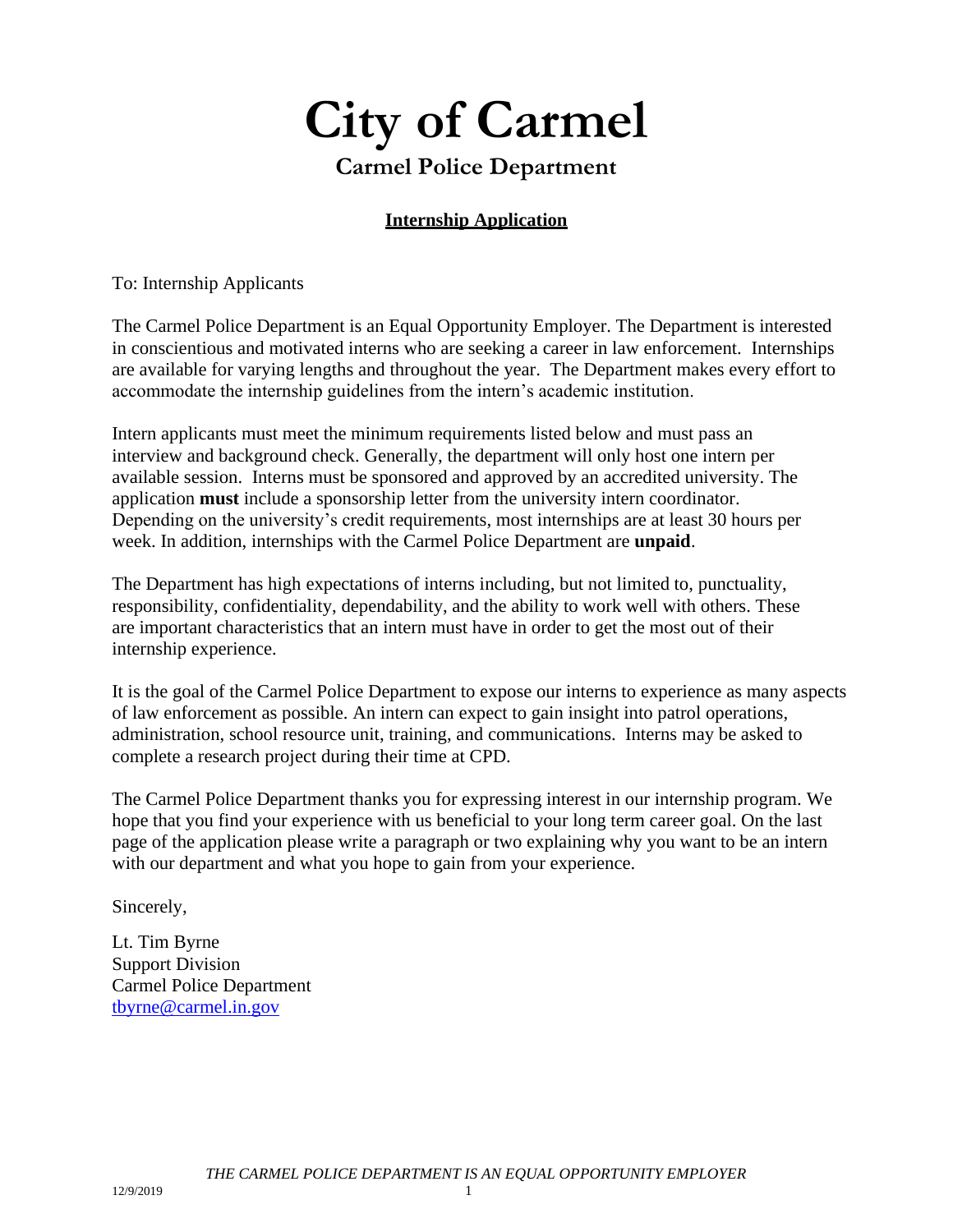#### MINIMUM REQUIREMENTS FOR CARMEL POLICE INTERNSHIP APPLICANTS

- 1. Must be a high school graduate and currently attending college
- 2. Shall possess a valid driver's license and have no more than six (6) active points
- 3. Shall be in good standing with the sponsored university
- 4. Shall be at least 18 years of age **AND** sponsored by an accredited university
- 5. Shall be drug-free and have no convictions for driving under the influence of drugs
- 6. Shall have no more than two (2) alcohol-related violations as a minor (18-20 years of age)
- 7. Shall not have a conviction for operating a vehicle while intoxicated (OWI), or operating a vehicle with a blood alcohol content in excess of the legal limit as set by state law
- 8. Shall have no felony convictions
- 9. Shall have no convictions for any Class A misdemeanor
- 10. Shall have no convictions for selected Class B misdemeanors (list attached). The Chief of Police will make the final decision regarding disqualification in this area
- 11. Shall not have received other than an honorable discharge from the military, or other discharge with honorable conditions

### **If you meet these minimum standards and wish to apply, please fill out the Intern application COMPLETELY AND TRUTHFULLY and return page 3 through 8**

#### **INCOMPLETE INTERN APPLICATIONS WILL NOT BE CONSIDERED**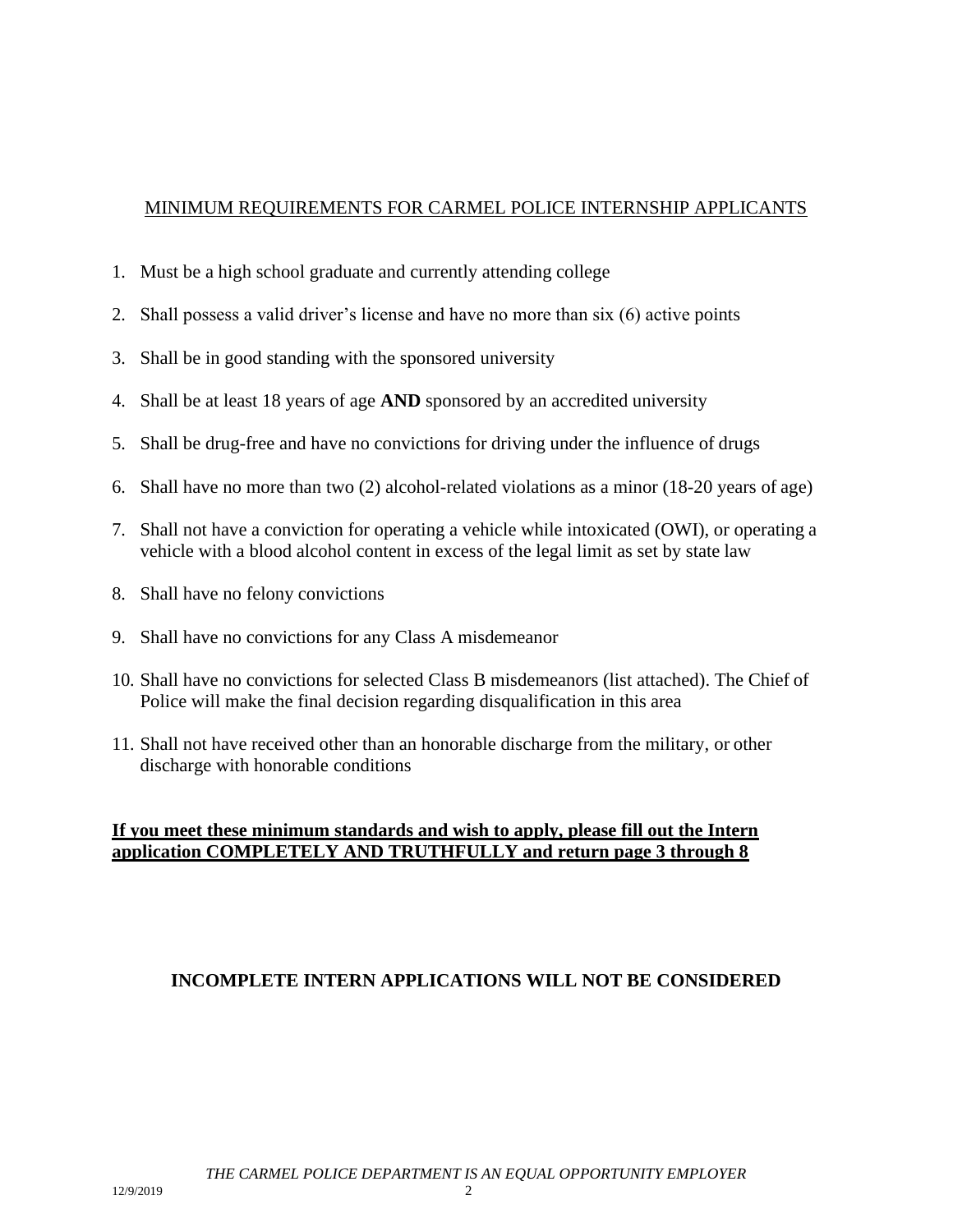#### **CARMEL POLICE INTERN APPLICATION**

#### THE FOLLOWING INFORMATION WILL BE USED FOR IDENTIFICATION PURPOSES ONLY AND MAY BE USED IN CONDUCTING A LIMITED INTERN BACKGROUND INVESTIGATION (PLEASE PRINT LEGIBLY)

| NAME                                                                              |                   |  | $\overline{\text{DATE}}$ |
|-----------------------------------------------------------------------------------|-------------------|--|--------------------------|
|                                                                                   | Last First Middle |  |                          |
|                                                                                   |                   |  |                          |
|                                                                                   |                   |  |                          |
|                                                                                   |                   |  |                          |
| $CITY$ $ZIP$                                                                      |                   |  |                          |
|                                                                                   |                   |  |                          |
|                                                                                   |                   |  |                          |
|                                                                                   |                   |  |                          |
|                                                                                   |                   |  |                          |
|                                                                                   |                   |  |                          |
|                                                                                   |                   |  |                          |
|                                                                                   |                   |  |                          |
|                                                                                   |                   |  |                          |
| ANTICIPATED GRADUATION DATE                                                       |                   |  |                          |
| DO YOU HAVE A HIGH SCHOOL DIPLOMA OR G.E.D? YES__________________________________ |                   |  |                          |
|                                                                                   |                   |  |                          |
| PREVIOUS WORK EXPERIENCE                                                          |                   |  |                          |
|                                                                                   |                   |  |                          |
| INTERNSHIP REQUESTED DATES                                                        |                   |  |                          |

*THE CARMEL POLICE DEPARTMENT IS AN EQUAL OPPORTUNITY EMPLOYER*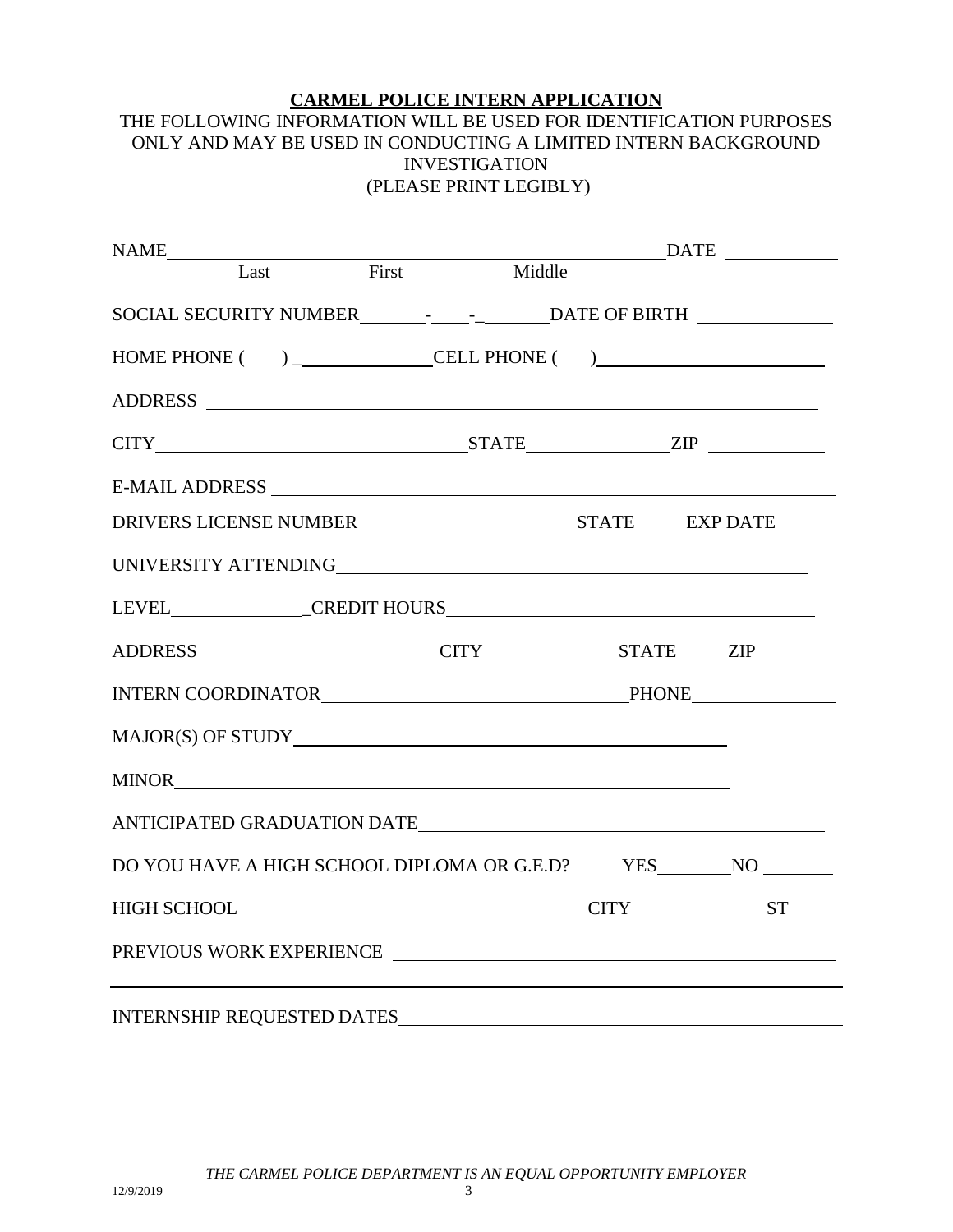## (AS A JUVENILE OR AN ADULT)

| HAVE YOU EVER BEEN CONVICTED OF A FELONY?<br>HAVE YOU EVER BEEN ARRESTED FOR A FELONY?<br>IF YES, EXPLAIN                                           | YES NO<br><b>YES</b> | N <sub>O</sub> |
|-----------------------------------------------------------------------------------------------------------------------------------------------------|----------------------|----------------|
| HAVE YOU EVER BEEN CONVICTED OF A MISDEMEANOR? ______ YES_______ NO<br>HAVE YOU EVER BEEN ARRESTED FOR A MISDEMEANOR?<br>IF YES, EXPLAIN            | <b>YES</b>           | N <sub>O</sub> |
| HAVE YOU EVER BEEN CONVICTED OF DOMESTIC BATTERY? YES NO<br>HAVE YOU EVER BEEN ARRESTED FOR DOMESTIC BATTERY? YES NO IF                             |                      |                |
| HAVE YOU EVER RECEIVED A TRAFFIC TICKET? (INCLUDE PARKING)<br>YES NO<br>IF YES, EXPLAIN (INCLUDE DATE, LOCATION, CHARGE, FINE OR SENTENCE)          |                      |                |
| HAS YOUR DRIVERS LICENSE EVER BEEN SUSPENDED/REVOKED?<br>YES NO<br>IF YES, EXPLAIN                                                                  |                      |                |
| HAVE YOU EVER COMMITTED OR ASSISTED ANOTHER PERSON IN THE CRIME OF<br>MURDER, KIDNAPPING, RAPE, ROBBERY, BURGLARY, ARSON? YES NO IF                 |                      |                |
| LAST 3 YEARS? LAST $5 - 10$<br>HAVE YOU EVER STOLEN ANYTHIING?<br>YEARS? ________ MORE THAN 10 YEARS AGO? __________ IF YES TO ANY,                 |                      |                |
| HAVE YOU EVER PURCHASED OR SOLD ANYTHING YOU KNEW OR SUSPECTED<br>WAS STOLEN? _______YES_______NO IF YES, EXPLAIN _________________________________ |                      |                |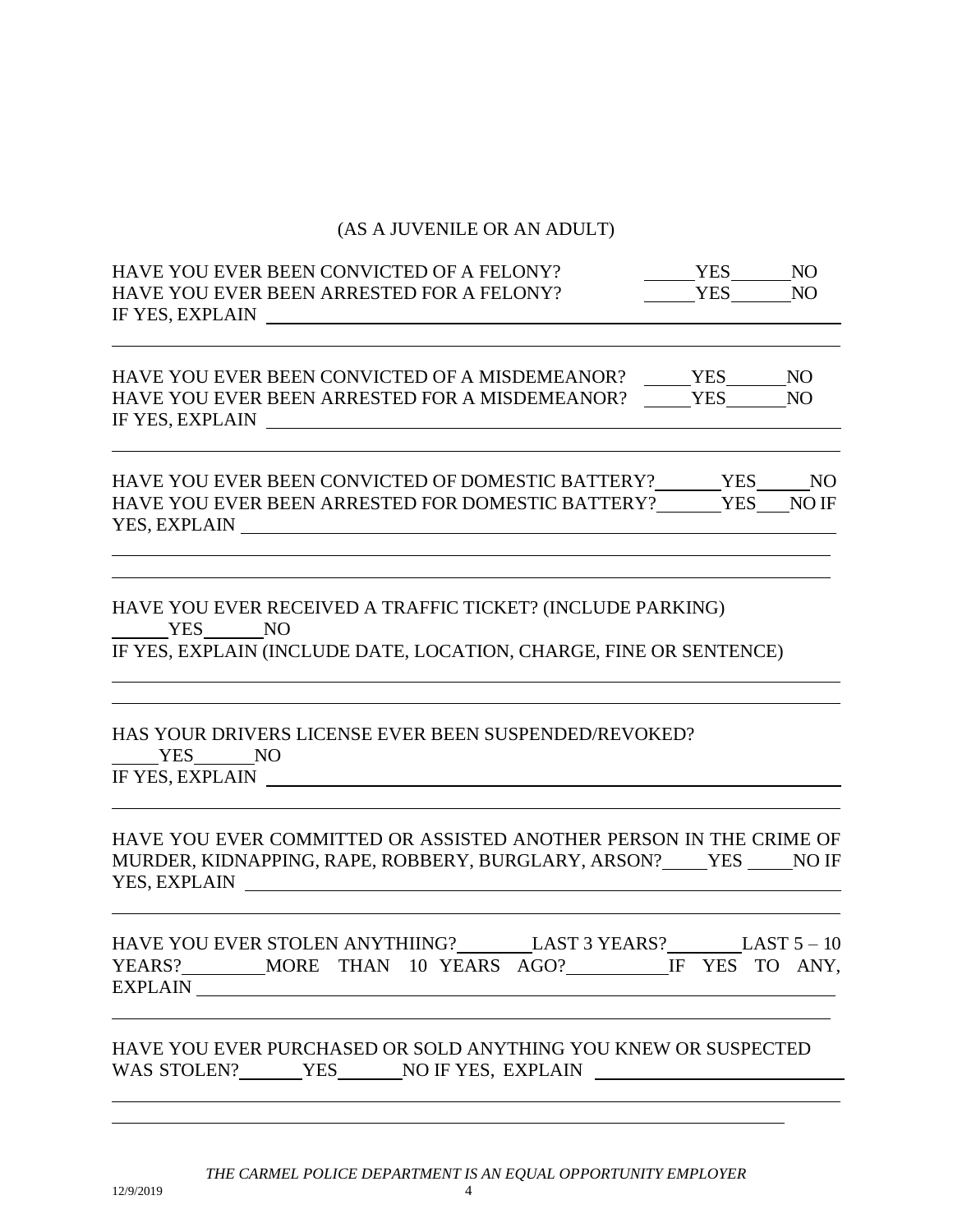HAVE YOU EVER USED AN ILLEGAL DRUG? YES NO IF YES, EXPLAIN (INCLUDE ALL DRUGS USED AND LAST TIME USED)

HAVE YOU EVER BEEN ARRESTED FOR AN ALCOHOL-RELATED VIOLATION? (i.e., public intoxication, operating while intoxicated, illegal possession or consumption of alcohol) YES NO IF YES, EXPLAIN

HAVE YOU EVER BEEN DISMISSED OR ASKED TO RESIGN FROM A POSITION OF EMPLOYMENT? YES NO IF YES, EXPLAIN

I HAVE ANSWERED ALL THE ABOVE QUESTIONS FULLY AND TRUTHFULLY. I UNDERSTAND THAT ANY MISREPRESENTATION OR OMISSION OF REQUESTED INFORMATION COULD ELIMINATE ME FROM CONSIDERATION AS AN INTERN WITH THE CARMEL POLICE DEPARTMENT. IF ANY OF THE INFORMATION CHANGES, I UNDERSTAND THAT I AM RESPONSIBLE FOR PROMPTLY UPDATING THAT INFORMATION IN WRITING.

I AUTHORIZE THE CARMEL POLICE DEPARTMENT TO CONDUCT A PRE-APPLICATION BACKGROUND INVESTIGATION.

SIGNED DATE

PLEASE REMIT TO:

Lt. James Semester Support Division Carmel Police Department 3 Civic Square Carmel, IN 46032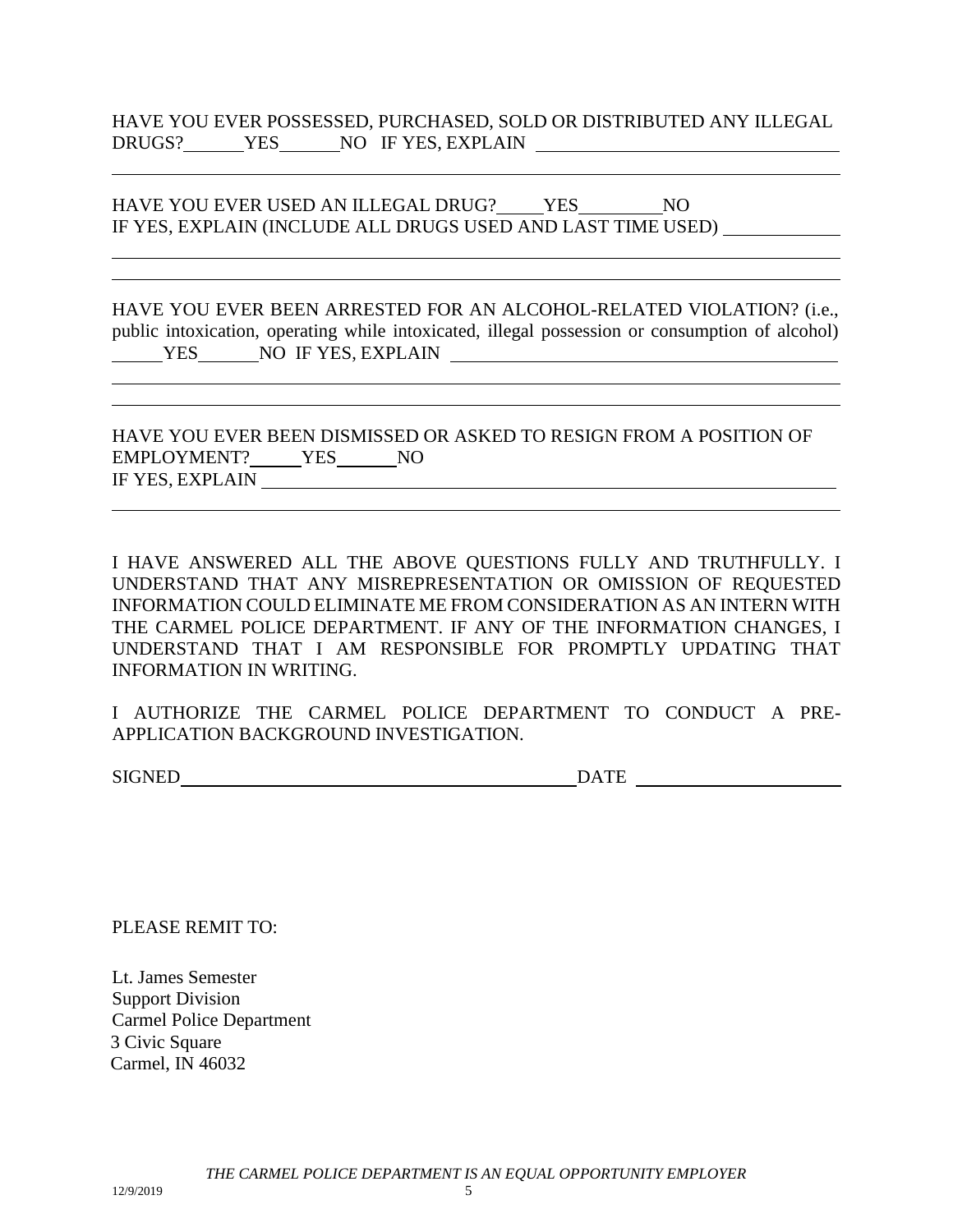#### CARMEL POLICE DEPARTMENT REQUEST FOR DATA

Information on this form is requested for the sole purpose of evaluating the effectiveness of the City's recruiting programs. All information is provided on a voluntary basis, and will not be used in making internship placement decisions. Failure to complete this form will not affect your chances of being an intern with our department.

NAME:

| POSITION APPLIED FOR:                                                            |
|----------------------------------------------------------------------------------|
| HOW DID YOU LEARN OF THIS POSITION?                                              |
| AGE: Are you age 18 or older? Yes No                                             |
| CITIZENSHIP: United States______Other Country __________________________________ |

VETERAN STATUS: Are you a disabled veteran (a person entitled to disability compensation for disability at 30% or more, or a person whose discharge from active duty was for a disability incurred or aggravated in the line of duty)? Yes \_\_\_\_\_ No

The following CLASS B MISDEMEANORS may be cause for disqualification. Convictions will be evaluated by the Chief of Police on a case-by-case basis.

- 1. Battery
- 2. Criminal Recklessness
- 3. False Crime Reporting
- 4. Disorderly Conduct
- 5. Unlawful Use of Police Radio
- 6. Possession of a Switchblade
- 7. Visiting a Common Nuisance
- 8. Public Intoxication
- 9. Reckless Driving
- 10. Furnishing Alcohol to a Minor
- 11. Speed Contest
- 12. Leaving the Scene of an Accident
- 13. Harassment
- 14. Criminal Mischief
- 15. Voyeurism
- 16. Unlawful Gambling
- 17. Provocation
- 18. Refusal to Aid an Officer
- 19. Obstructing an Emergency Medical Person
- 20. Interference with Jury Service
- 21. Interference with Witness Service
- 22. Unlawful Use of Communication Medium
- 23. Invasion of Privacy
- 24. Using or seeking to use a false, counterfeit or altered handgun carrying license to obtain a handgun contrary to the provisions of Regulation 35-47-2-8